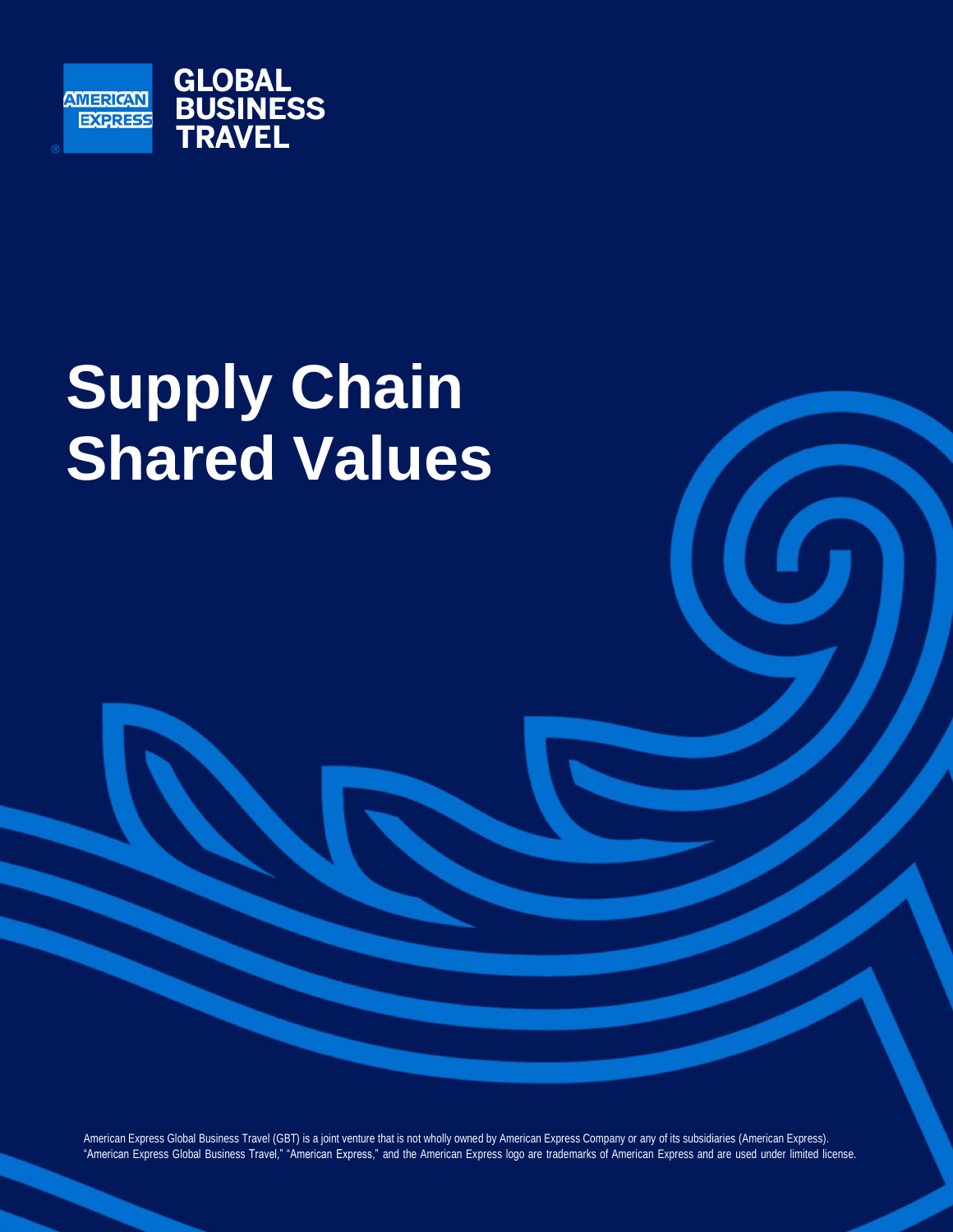

# **American Express Global Business Travel**

*Supply Chain Shared Values*

*Environmental, Social, Governance (ESG)*

# **INTRODUCTION**

At American Express Global Business Travel ("GBT" or the "Company"), we believe that the Company, its employees, and those acting on our behalf must engage inthe highest standards of ethical and transparent business practices, implement corporate social responsibility throughout their organization, and comply with all applicable laws and regulations in locations we operate. In support of this belief we have adopted numerous policies, procedures and guidelines to assist employees, partners and suppliers to drive compliance with our Environmental, Social, Governance (ESG) standards.

GBT is a signatory to the United Nations Global Compact and is committed to its ten principles on human rights, labor standards, the environment and anti-corruption. GBT strives to actively promote ethical, social, and environmental best practices within its own business and among its supply chain. The Shared Values outlined herein focus on advancing these best practices throughout our supply chain.

The primary objective of this document is to enable suppliers, vendors, independent contractors, affiliates, business partners, or any third-party (collectively "Suppliers") conducting business with, for or on behalf of GBT to support, commit and adhere to these Shared Values.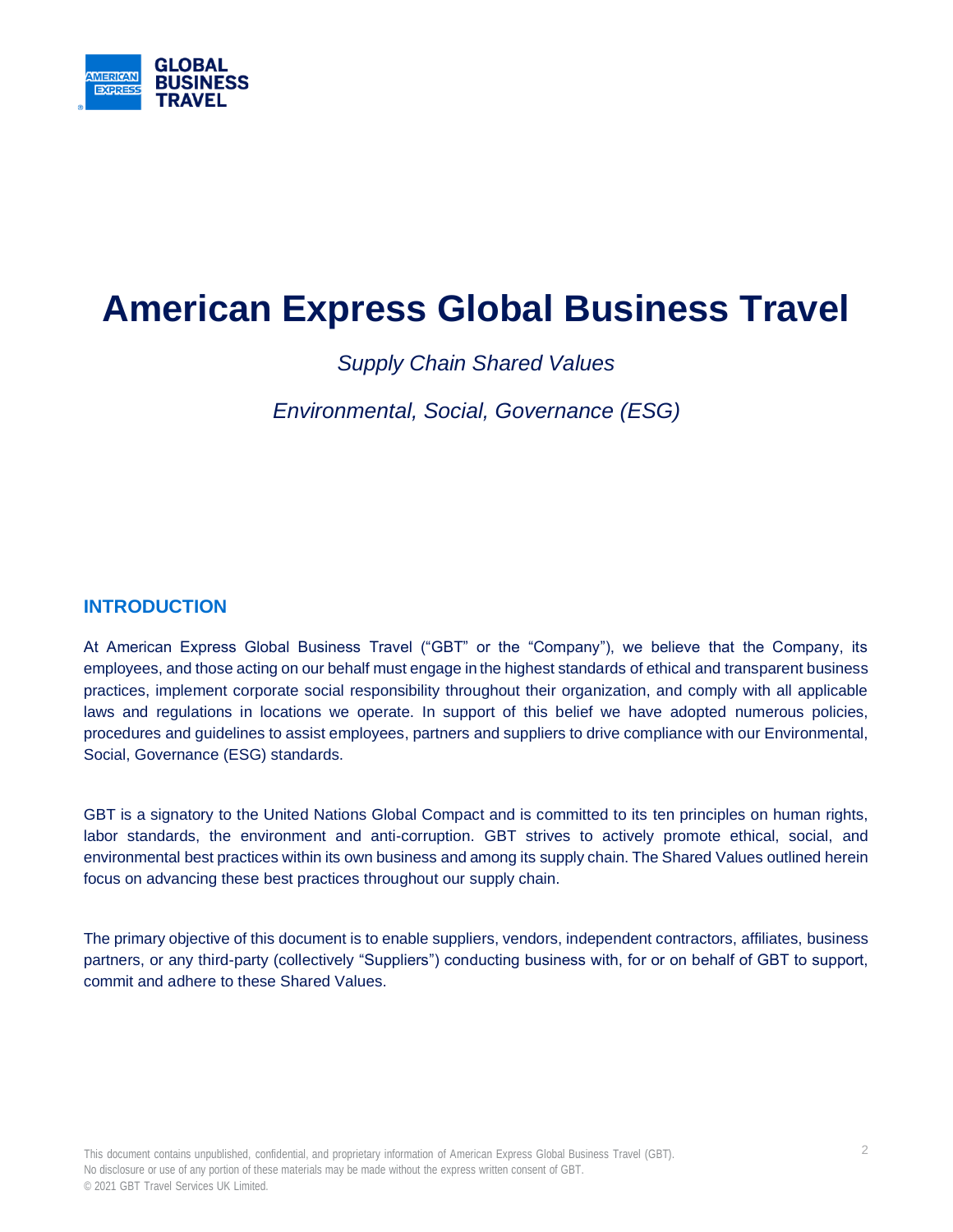

## **COMPLIANCE AND ETHICS**

GBT is committed to the highest standards of integrity and business ethics both in its operations and in those of non-GBT persons andentities that provide goods and services to or on behalf of GBT. These Shared Values provide Suppliers with an overview of the ethical standards that are important to GBT. Suppliers and their employees must abide by these Shared Values in all business dealings for and on behalf of GBT.

In addition, Suppliers are expected and required to conduct business in accordance with all applicable laws, rules and regulations including, without limitation, laws related to: confidentiality, competition, money laundering, antibribery, trade sanctions and data protection laws. If Suppliers find themselves in a situation where customary conduct is at odds with these Shared Values, and/or local laws or regulations, they are expected to comply with the more stringent standard.

#### **CONFLICTS OF INTEREST**

Suppliers may not offer business opportunities, fees, commissions or other advantageous financial arrangements to any GBT employee. In addition, Suppliers may not offer to any GBT employee the purchase for personal use, of the Supplier's goods or services on terms other than those available to the general public or established by company policy. Corporate hospitality, gifts or entertainment that are not reasonable, appropriate or consistent with GBT's internal controls will not be accepted by GBT.

#### **HUMAN RIGHTS**

GBT's commitment to respecting human rights wherever we operate is embodied in our Code of Conduct and is consistent with the spirit and intent of the United Nations Universal Declaration of Human Rights; the International Labor Organization (ILO) Declaration on Fundamental Principles and Rights at Work, where applicable to business; and other applicable international principles, including the Voluntary Principles on Security and Human Rights. GBT expects its Suppliers to uphold these same standards.

#### **LABOR PRACTICES**

GBT will not tolerate the use of child or forced labor in any of its global operations and facilities. We will not tolerate the exploitation of children, their engagement in hazardous work, and the physical punishment, abuse, or involuntary servitude of any worker. For purposes of these Shared Values, a "child" is anyone who is less than 15 years of age.

GBT expects its Suppliers to uphold these same standards. Should a violation of these Shared Values become known to GBT, we may discontinue the business relationship.

## **EQUAL OPPORTUNITY EMPLOYMENT**

Suppliers are expected to support a commitment to diversity and equal employment opportunity. All employment decisions should be made based on job-related qualifications and without regard to race, ethnicity, gender, disability, religion, sexual orientation, gender identity, marital status, citizenship, age or any other legally protected status in each of the countries in which they operate.

A Supplier's employees must treat each other and anyone with whom they interact with respect and dignity. Suppliers should strive to achieve a positive work environment and take steps to ensure that it is free from unlawful harassment. "Harassment" means offensive behavior based on, or because of an individual's protected status that interferes with another's work environment or that has the purpose or effect of creating an offensive, intimidating or hostile work environment.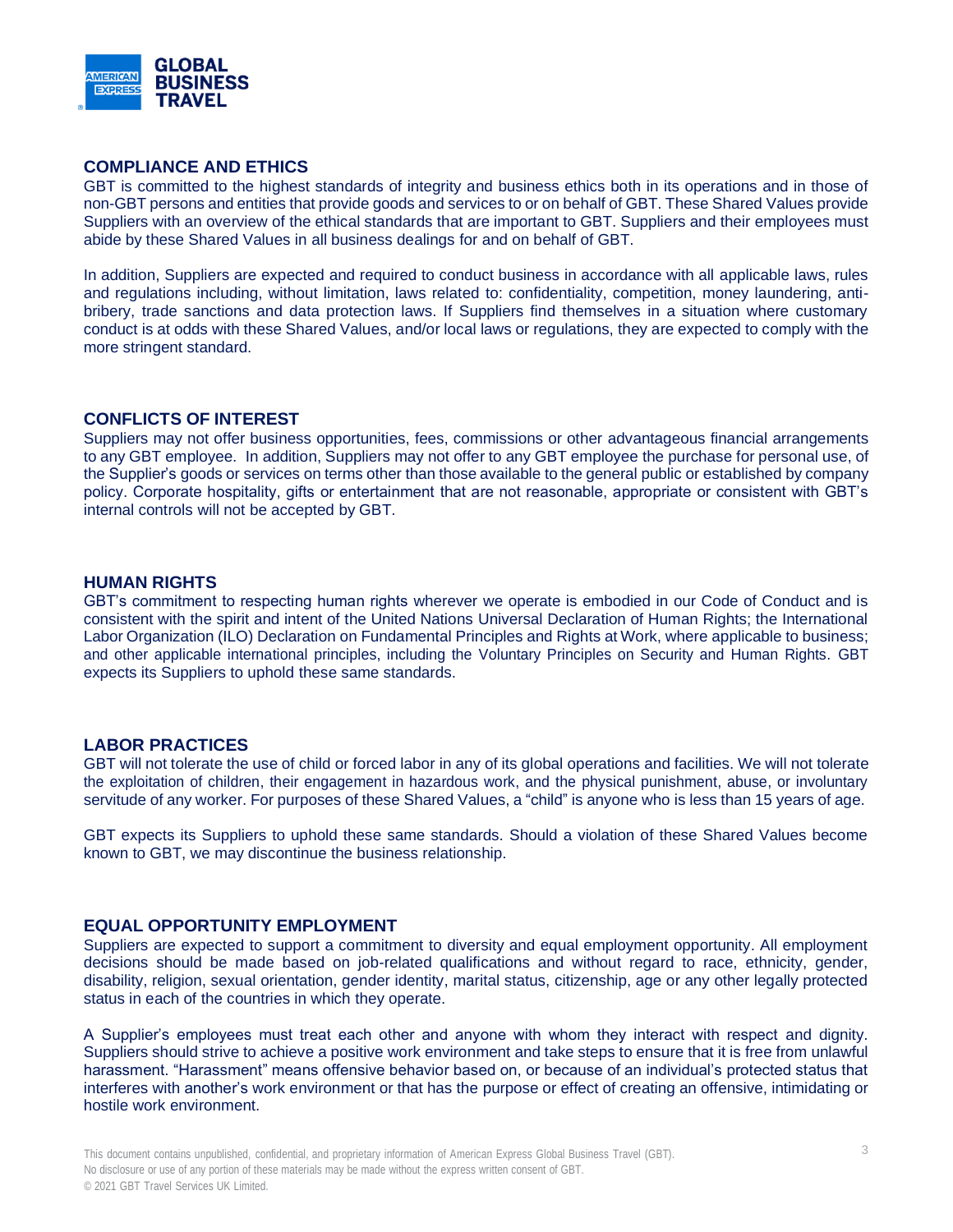

#### **FREEDOM OF ASSOCIATION**

Suppliers shall respect the legal rights of their employees to join or not join worker organizations, including collectively bargained trade unions or other similar external organizations.

#### **HEALTH AND SAFETY**

Suppliers shall promote a safe and healthy workplace and be committed to upholding the highest standards of safety and employee protection and adhere to all applicable international and national laws and regulations.

#### **THE ENVIRONMENT AND SUSTAINABLE DEVELOPMENT**

As a signatory to the United Nations Global Compact and a proponent of the United Nations Sustainable Development Goals, GBT expects its Suppliers to conduct business in a responsible manner and incorporate the United National Sustainable Development Goals into their operations and other business relationships. Suppliers must comply with all regulations on environmental protection and take the necessary measures to reduce their environmental footprint. Suppliers should be committed to measuring, managing and reducing the environmental impact of their operations, as well as to an ongoing process of continuous improvement of sustainable practices.

Suppliers should deploy efforts to mitigate their environmental impact including without limitation: improving sustainability practices; addressing energy usage; reducing greenhouse gas emissions; addressing water usage; reducing waste and especially plastics; promoting environmental responsibility and awareness; incorporating ecoconscious decisions into the development of products and services; and incorporating environmental considerations into investment decisions where appropriate.

GBT has a long-standing legacy of giving back, whether through donations or volunteerism, and we are committed to maintaining this tradition of philanthropy. GBT encourages its Suppliers to have their own philanthropic program and work with communities and organizations to improve lives and uplift those in need.

#### **DIVERSITY, EQUITY, & INCLUSION COMMITMENT**

As a leading travel management company servicing customers and travelers from around the world, GBT understands the importance of developing and fostering a diverse, equitable and inclusive culture. We recognize that a mix of backgrounds, opinions and talents enriches our Company and helps to create and innovate so that we can deliver on our commitments to our stakeholders. We are committed to offering a diverse, equitable and inclusive workplace where employee differences, such as gender, ethnicity, sexual orientation, gender identity and disability, are valued and leveraged for individual, business and organizational success. GBT also seeks to maintain a nondiscriminatory environment free from intimidation, harassment, or bias based upon these grounds.

This commitment also extends to our relationships with our Suppliers. We support the engagement of Diverse Suppliers on an equal basis with other Suppliers. GBT works to identify opportunities to contract with Diverse Suppliers to satisfy business requirements. We define "Diverse Suppliers" as minority-owned, women-owned, historically underutilized businesses (HUB) zones, service-disabled, veteran- owned, LGBTQ+ owned, and small or other disadvantaged enterprises.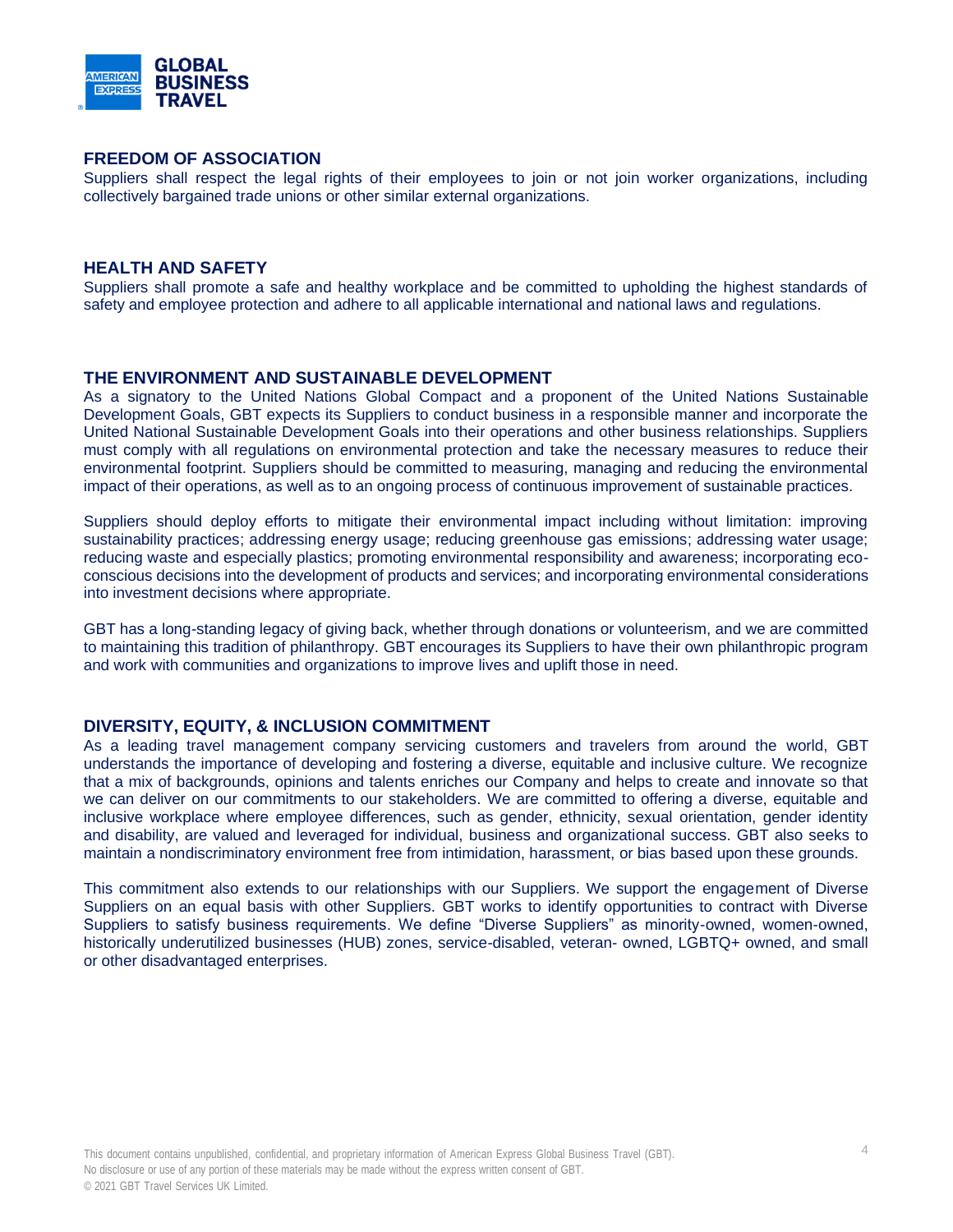

# **DATA PRIVACY AND INFORMATION SECURITY**

Protecting our customers', employees', partners' and our valuable information is essential to our business and we hold ourselves to the highest and most stringent security standards and practices in the industry. Suppliers must manage all data responsibly – it is the right thing to do, it builds the trust of our customers, employees and partners, and protects us – and comply with applicable laws and regulations around the world.

Suppliers shall protect GBT's confidential and personal information with the highest industry standard measures, and shall use GBT's confidential information solely for the purposes for which it is provided under the agreement in place. Any other disclosure of GBTs confidential information or personal information is strictly prohibited.

# **MODERN SLAVERY AND HUMAN TRAFFICKING**

GBT is committed to ensuring that there is no slavery or human trafficking in any part of our global operations – this is embodied in our Code of Conduct, which applies to all of our employees. GBT will not tolerate the use of child or forced labor in any of our global operations or facilities. In accordance with these Shared Values, we expect the Suppliers with whom we do business to uphold the same standards.

Suppliers are expected and required to conduct their business in accordance with all applicable laws, rules and regulations including, without limitation, those that relate to modern slavery and human trafficking, such as the United Kingdom's Modern Slavery Act 2015. Suppliers shall not, and shall ensure that their employees and subcontractors or any person acting on their behalf do not, engage in any modern slavery practice, which practice may include slavery, servitude, forced or compulsory labor or the facilitation of the travel of another person with a view to that person being exploited.

Suppliers are expected to conduct proper and adequate checks on any agency or company providing labor, employees, contractors or other persons to the supplier, to ensure that such agency or company does not engage in any modern slavery practice. Suppliers will provide reasonable assistance and information to GBT to enable GBT to comply with applicable anti-slavery law, prepare a slavery and human trafficking statement if requested by GBT, and conduct due diligence to ensure that modern slavery practice is not taking place in the supplier's business or supply chains.

Suppliers will keep detailed and accurate records as required by law showing all steps they have taken to prevent modern slavery practices and compliance with applicable anti-slavery laws by themselves and those in their supply chain. Suppliers shall, upon request by GBT, provide a director or officer's certification to GBT to confirm their compliance with applicable anti-slavery law. If suppliers fail to provide such a certification, GBT shall have the right to audit Suppliers' records and personnel to verify compliance with the applicable anti-slavery law.

Suppliers are expected to warrant to GBT that they have not, and their officers, employees, agents, subcontractors and any other persons who may perform services for or on behalf of the Suppliers, have not (i) engaged in any practices that amount to modern slavery practices; (ii) breached, or caused any person to breach, any applicable anti-slavery law; (iii) been convicted of any offence involving modern slavery practice; or (iv) been the subject of any government or regulatory investigation or enquiry in relation to modern slavery or any offence under applicable anti-slavery laws. Suppliers are required to notify GBT immediately upon becoming aware of any breach or suspected breach of their obligations under this policy, or any potential non-compliance with applicable anti-slavery laws.

Where GBT believes that any officers, employees, agents or subcontractors of a Supplier are engaging in modern slavery practice, Suppliers shall be required to remove such person or entity from the performance of any services to GBT, and to take such action as GBT requires to ensure that the Supplier fully complies with applicable antislavery laws.